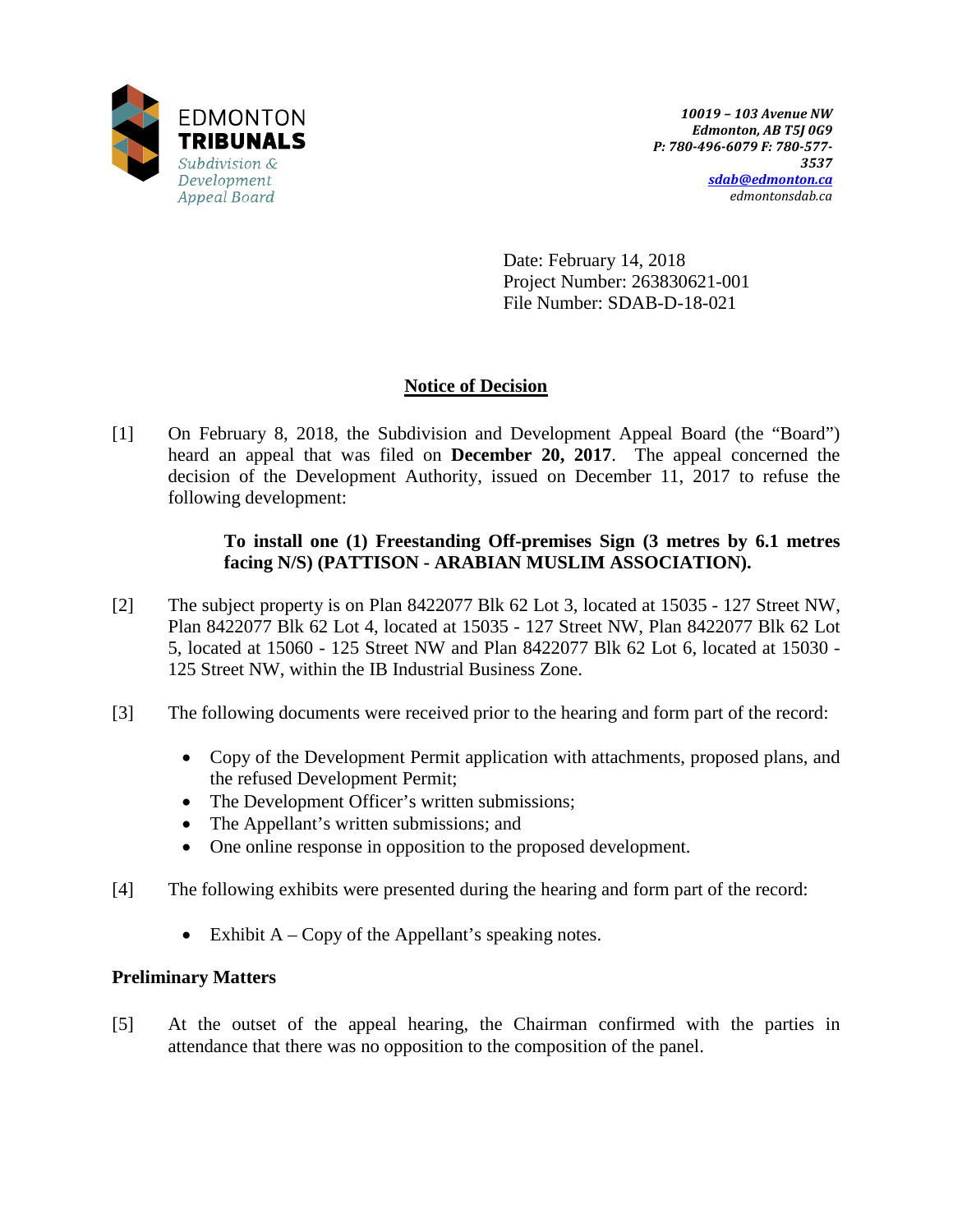- [6] The Chairman outlined how the hearing would be conducted, including the order of appearance of parties, and no opposition was noted.
- [7] The appeal was filed on time, in accordance with Section 686 of the *Municipal Government Act*, RSA 2000, c M-26 (the "*Municipal Government Act*").

#### **Summary of Hearing**

- *i) Position of the Appellant, Mr. M. Caney, representing Pattison Outdoor Advertising:*
- [8] Pattison Outdoor Advertising has had a Freestanding Off-premises Sign located on this property at 15035 – 127 Street since 2007. Since then, all of the renewal permits were approved successfully, up until the most recent application on October 3, 2017.
- [9] In the past, the permit applications for billboard signs were not as detailed or precise as they are now; specifically site plans were not required as part of the Development Permit application. The City only required a cadastral map with some marker showing the location of the sign. This has led to many inaccuracies, which is one of the reasons why this application was refused.
- [10] Because of the inaccuracies of the old applications and the current building process for billboard signs, the sign in question is located approximately 40 metres north of the previously approved location. He did not know how this discrepancy remained undetected during the numerous previous Development Permit renewals.
- [11] It was acknowledged that the sign is built in the wrong location, but it was his opinion that the sign does not adversely impact the residential zone located west of the subject site across 127 Street.
- [12] The sign exists on a site located in the IB Zone which has a minimum setback requirement of 6 metres. The existing sign has been located 3 metres from the west property line and approximately 8 metres from the curb along 127 Street since it was originally approved. Relocating the sign will not change the material impact of the sign on the surrounding area. While the location of the existing sign in previous development permits was incorrect, it still had a setback of 3 metres from the west property line and 8 metres from the curb. These same setbacks have existed since the sign was erected and variances have always been granted by the Development Authority.
- [13] It was his opinion that relocating the sign will not impact nearby residences. The residences located on the west side of 127 Street from 149 Avenue to 151 Avenue are located in the RSL Residential Small Lot Zone. Even if the sign had been built in the proper location, the number of residences does not change. The sign will still be located approximately 46 metres east of those residences. Complaints have never been received from any of those residents about the sign that has existed on this site since 2007.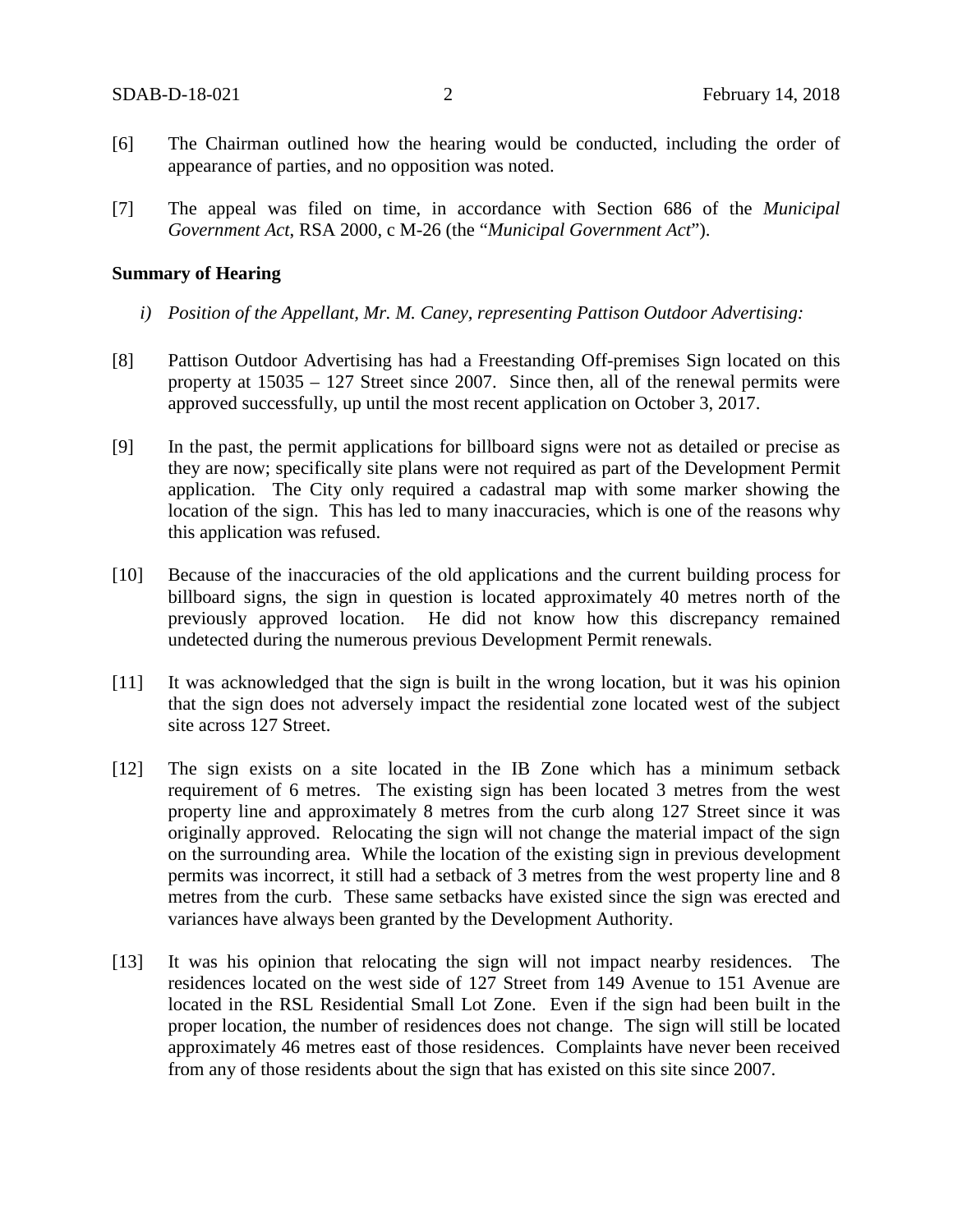- [14] Mr. Caney addressed the online response submitted from an adjacent property owner in opposition to the proposed sign but reiterated that the sign has existed on this site for the past 10 years. Approving the sign in the proper location will not negatively impact any of the neighbouring property owners.
- [15] This application is not for a new sign, it is for an existing billboard sign that is 10 feet by 20 feet, which is the standard size of a billboard sign.
- [16] Mr. Caney provided the following information in response to questions from the Board:
	- a) The sign is a double sided static billboard sign that is up lit with lighting that is a maximum of 400 watts.
	- b) The sign is sited perpendicular to 127 Street.
	- c) Residents of the RSL Zone located west of 127 Street can only see the edge of the sign, not the copy or lighting that is directed towards vehicular traffic along 127 Street.
	- *ii) Position of the Development Authority:*
- [17] Ms. Noorman provided written submissions but did not attend the hearing.

#### **Decision**

- [18] The appeal is **ALLOWED** and the decision of the Development Authority is **REVOKED**. The development is **GRANTED** as applied for to the Development Authority, subject to the following **CONDITIONS**:
	- 1. The proposed Sign at its current location shall comply with the approved stamped plans.
	- 2. The Development Permit expires on February 14, 2023.
- [19] In granting the development, the following variance to the *Edmonton Zoning Bylaw* is allowed:
	- 1. The minimum required Setback of 6.0 metres, as per Section 59F.3(2)(f) and Section 400.4(3), is varied to allow a deficiency of 3.0 metres, thereby decreasing the minimum required to 3.0 metres.

#### **Reasons for Decision**

[20] A Freestanding Off-premises Sign is a Discretionary Use in the IB Industrial Business Zone.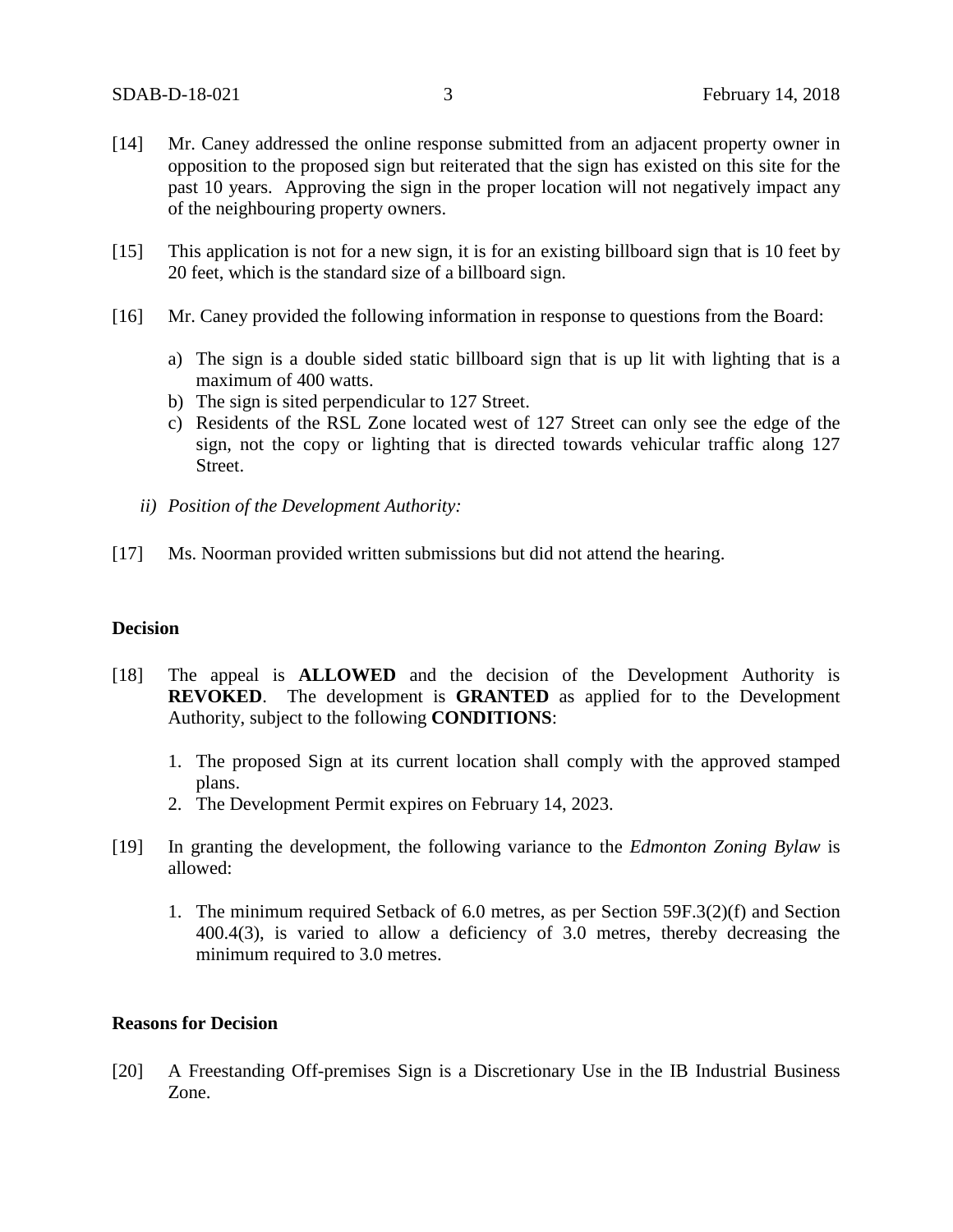- [21] The Development Permit was refused because it was the opinion of the Development Officer that the proposed Sign would adversely impact residents of the RSL Residential Small Lot Zone located across 127 Street, approximately 46 metres west of the location of the proposed Freestanding Off-premises Sign and because of a deficiency in the minimum required Setback.
- [22] The Board has approved the proposed Discretionary Use and does not agree with the Development Officer that the Use, a non-digital static billboard Sign, is incompatible with the RSL Residential Small Lot Zone, located west of the subject site for the following reasons:
	- a) The RSL Residential Small Lot Zone will always be located across from the IB Industrial Business Zone. The proposed Freestanding Off-premises Sign Use is one of the least intense Uses that could or perhaps will be approved on this site in the future.
	- b) The proposed Freestanding Off-premises Sign is not a Digital Sign and the only light required is located at the bottom of the sign, directed onto the Sign Copy. Therefore, the Board finds that any light emanating from the proposed Sign will only minimally impact the use and enjoyment of the residential properties in the RSL Residential Small Lot Zone located west of the subject site.
	- c) The Board notes that the RSL zoned properties are located approximately 46 metres west of the site of the proposed Sign, across 127 Street which is a four lane highway.
	- d) The Board notes that only one objection was received from a property owner who does not reside in the RSL Residential Small Lot Zone, for whom the Development Officer had the most concern. Therefore, the Board finds that the impact of the proposed Use on the residents of the RSL Zone will be minimal.
- [23] The Board has granted the variance in the minimum required Setback for the following reasons:
	- a) The Sign has existed at its current and proposed location for almost 11 years.
	- b) The reduced Setback from the property line is mitigated by a City boulevard that is located between the property line and the curb along 127 Street resulting in a Setback of approximately 7 metres. Even though the Setback requirement has not been met, visually, the Sign appears to be setback a significant distance from 127 Street.
	- c) The Sign will have a minimal impact on the existing industrial uses occurring on adjacent sites or the undeveloped lots that are all zoned IB Industrial Business Zone.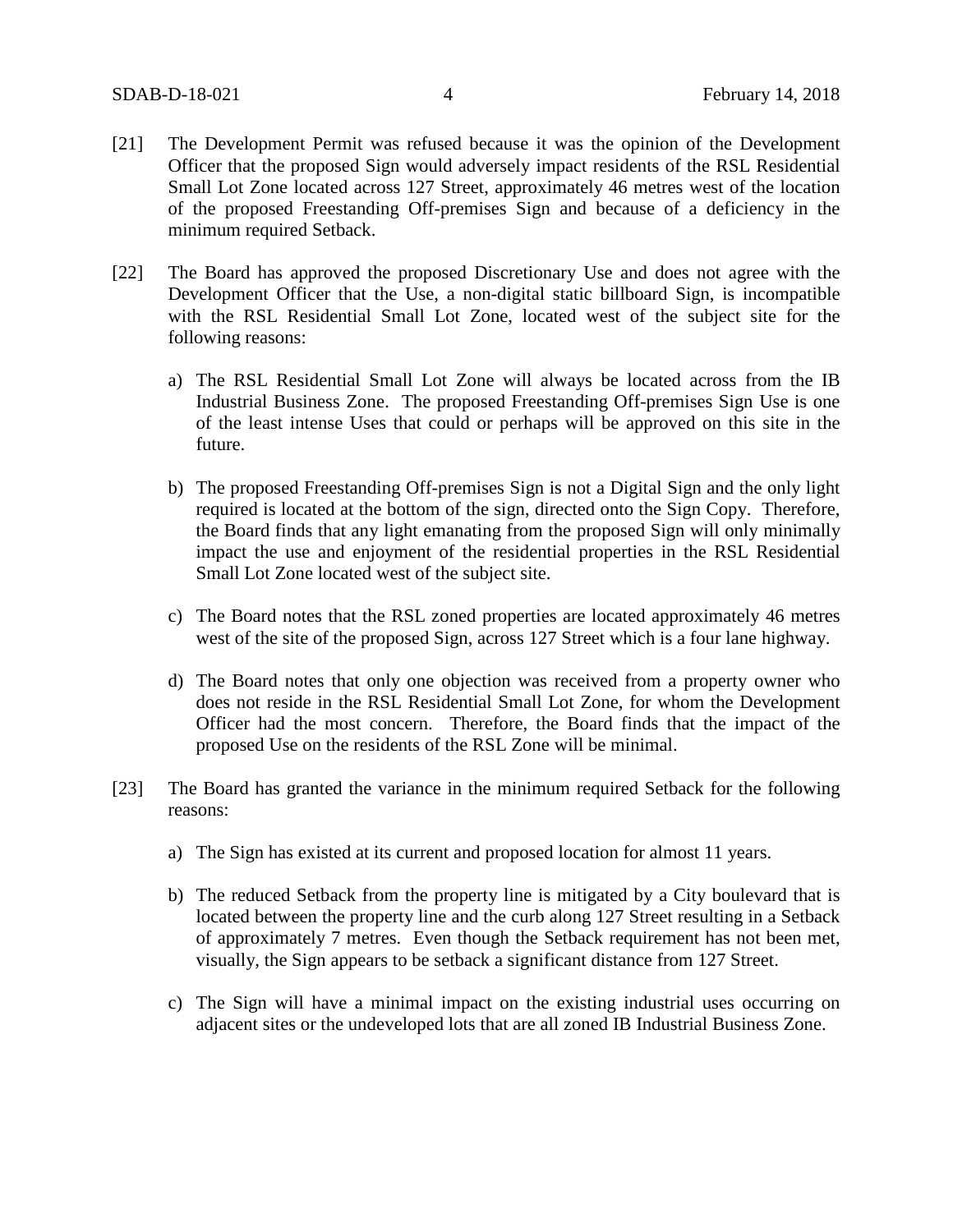[24] For all of the above reasons, the Board finds that the proposed Discretionary Use with the conditions imposed is reasonably compatible with the neighbourhood and is of the opinion that granting the required variance will not unduly interfere with the amenities of the neighbourhood nor materially interfere with or affect the use, enjoyment or value of neighbouring parcels of land.

> Mr. I. Wachowicz, Chairman Subdivision and Development Appeal Board

Board Members in Attendance: Ms. P. Jones; Ms. G. Harris; Ms. K. Thind; Mr. J. Kindrake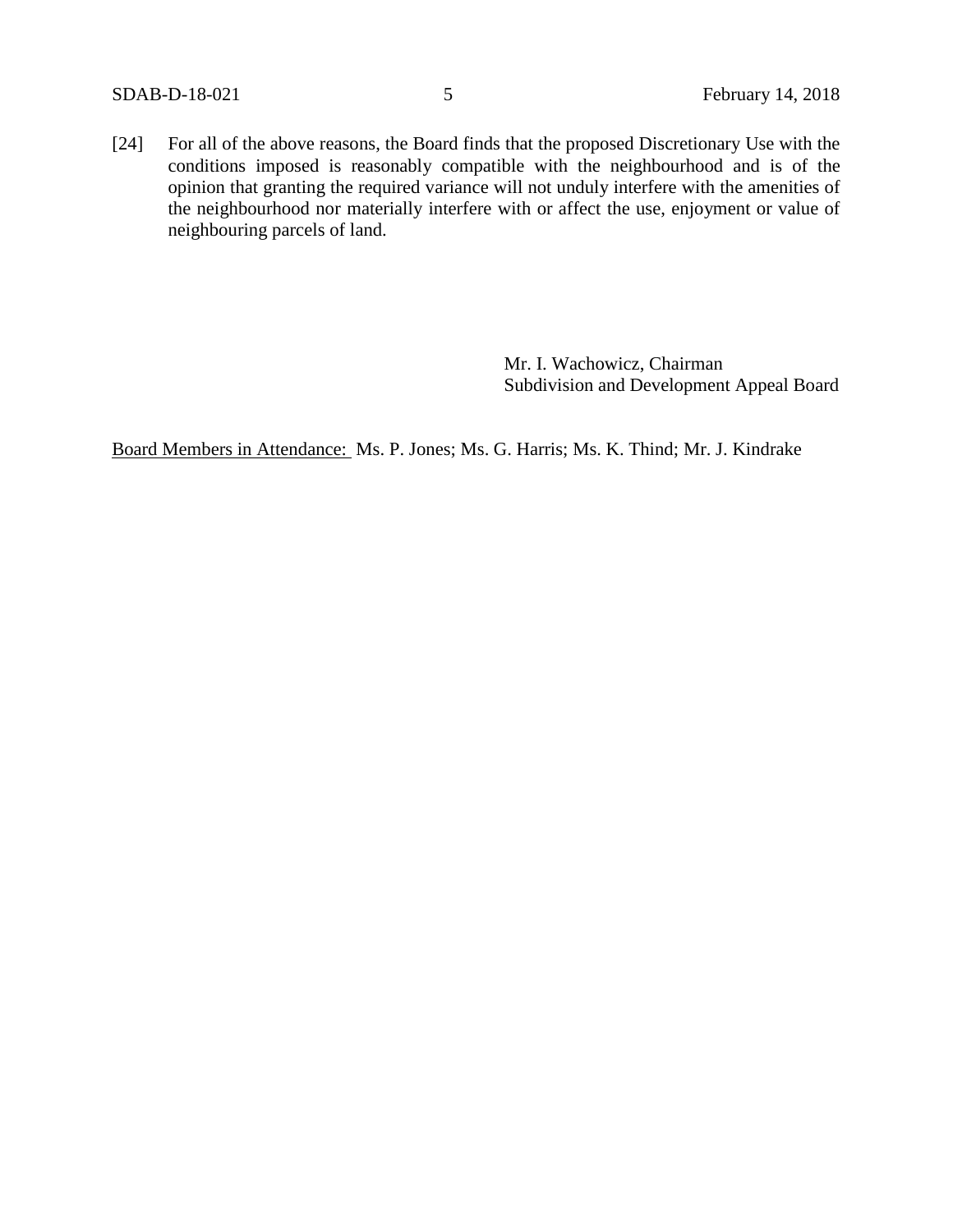#### **Important Information for the Applicant/Appellant**

- 1. This is not a Building Permit. A Building Permit must be obtained separately from the Development & Zoning Services (Urban Form and Corporate Strategic Development), located on the 2nd Floor, Edmonton Tower, 10111 – 104 Avenue NW, Edmonton, AB T5J 0J4.
- 2. Obtaining a Development Permit does not relieve you from complying with:
	- a) the requirements of the *Edmonton Zoning Bylaw*, insofar as those requirements have not been relaxed or varied by a decision of the Subdivision and Development Appeal Board,
	- b) the requirements of the *Alberta Safety Codes Act*,
	- c) the *Alberta Regulation 204/207 – Safety Codes Act – Permit Regulation*,
	- d) the requirements of any other appropriate federal, provincial or municipal legislation,
	- e) the conditions of any caveat, covenant, easement or other instrument affecting a building or land.
- 3. When an application for a Development Permit has been approved by the Subdivision and Development Appeal Board, it shall not be valid unless and until any conditions of approval, save those of a continuing nature, have been fulfilled.
- 4. A Development Permit will expire in accordance to the provisions of Section 22 of the *Edmonton Zoning Bylaw, Bylaw 12800*, as amended.
- 5. This decision may be appealed to the Alberta Court of Appeal on a question of law or jurisdiction under Section 688 of the *Municipal Government Act*, RSA 2000, c M-26. If the Subdivision and Development Appeal Board is served with notice of an application for leave to appeal its decision, such notice shall operate to suspend the Development Permit.
- 6. When a decision on a Development Permit application has been rendered by the Subdivision and Development Appeal Board, the enforcement of that decision is carried out by Development & Zoning Services (Urban Form and Corporate Strategic Development), located on the 2nd Floor, Edmonton Tower, 10111 – 104 Avenue NW, Edmonton, AB T5J 0J4.

*NOTE: The City of Edmonton does not conduct independent environmental checks of land within the City. If you are concerned about the stability of this property for any purpose, you should conduct your own tests and reviews. The City of Edmonton, when issuing a development permit, makes no representations and offers no warranties as to the suitability of the property for any purpose or as to the presence or absence of any environmental contaminants on the property.*